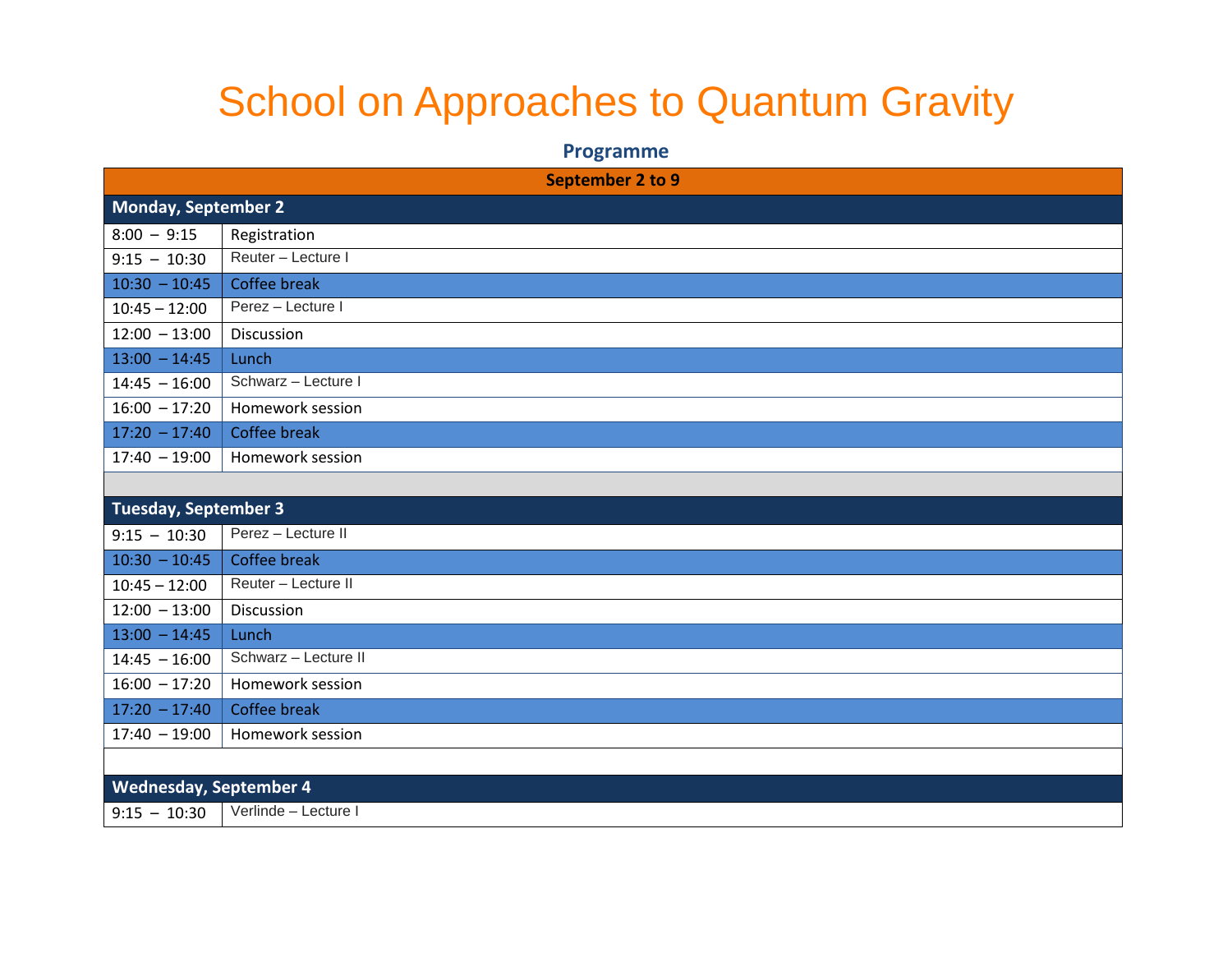| $10:30 - 10:45$              | Coffee break                          |  |
|------------------------------|---------------------------------------|--|
| $10:45 - 12:00$              | Reuter - Lecture III                  |  |
| $12:00 - 14:00$              | Lunch                                 |  |
| $14:00 - 15:00$              | Colloquium in IA Auditorium - Schwarz |  |
| $15:00 - 16:00$              | Coffee break                          |  |
| $16:00 - 19:00$              | Homework session                      |  |
|                              |                                       |  |
| <b>Thursday, September 5</b> |                                       |  |
| $9:15 - 10:30$               | Perez - Lecture III                   |  |
| $10:30 - 10:45$              | Coffee break                          |  |
| $10:45 - 12:00$              | Schwarz - Lecture III                 |  |
| $12:00 - 13:00$              | Discussion                            |  |
| $13:00 - 15:00$              | Lunch                                 |  |
| $15:00 - 16:15$              | Verlinde - Lecture II                 |  |
| $16:15 - 16:30$              | Coffee break                          |  |
| $16:30 - 19:00$              | Homework session                      |  |
|                              |                                       |  |
| <b>Friday, September 6</b>   |                                       |  |
| $9:15 - 10:30$               | Verlinde - Lecture III                |  |
| $10:30 - 10:45$              | Coffee break                          |  |
| $10:45 - 12:00$              | Abramo - Lecture on Inflation         |  |
| $12:00 - 13:00$              | Discussion                            |  |
| $13:00 - 14:45$              | Lunch                                 |  |
| $14:45 - 16:00$              | Ashtekar - Lecture I                  |  |
| $16:00 - 16:15$              | Coffee break                          |  |
| $16:15 - 19:00$              | Homework session                      |  |
|                              |                                       |  |
| <b>Saturday, September 7</b> |                                       |  |
| $9:15 - 10:30$               | Ashtekar - Lecture II                 |  |
| $10:30 - 10:45$              | Coffee break                          |  |